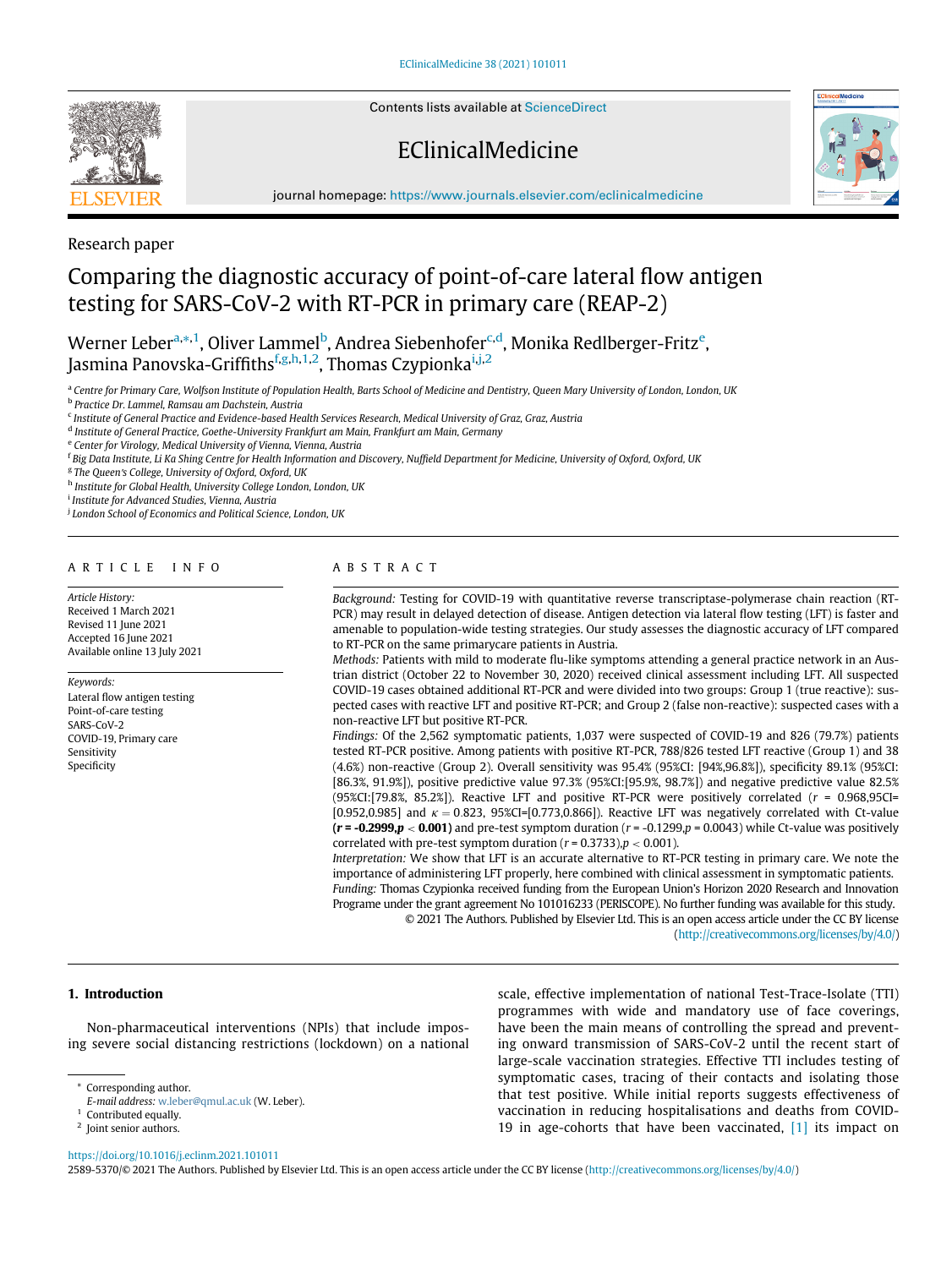#### Research in context

#### Evidence before this study

An effective test strategy is crucial for the detection of SARS-CoV-2 and lateral flow testing (LFT) may be a quick alternative to quantitative reverse transcriptase-polymerase chain reaction (RT-PCR). Evidence for effective symptomatic case detection with LFT at scale, in primary care and on the same patient cohort tested with PT-PCR is limited. After literature search, we found one comparable study that evaluated the accuracy of antigen testing using a single test device (Panbio COVID-19 Ag Rapid Test Device, Abbott), performed by staff experienced in point-of-care testing in nine primary healthcare centres in Spain.

## Added value of this study

We provide evidence that LFT can accurately detect SARS-CoV-2 infection as an alternative to RT-PCR testing among symptomatic patients in a real-life primary care setting across a large geographical area. Our results suggest that LFT at the onset of symptoms and during early COVID-19 (when Ct-value is low) could be an accurate alternative to RT-PCR testing and a helpful strategy for curbing COVID-19 resurgences. Noting that in our study LFT was administered by self-taught clinicians and delivered at scale in primary care, we allude to the important aspect that population-wide LFT testing requires accurate administration of the test and this needs to be part of the planning strategy.

#### Implications of all the available evidence

This study has important implications for patients, general practice and public health, as once countries start easing lockdowns, early viral detection within community settings with population-wide testing will be an important part of the exit strategies alongside continual vaccination roll-out. We show that combined with immediate self-isolation, case notification and contact-tracing, population-wide testing with LFT can be part of an effective prevention and control strategy of the disease, via interruption of transmission chains. Therefore, our study supports efforts of population-wide LFT, but we note the importance of accurate administration of the tests, which in our case were conducted by self-trained primary care clinicians.

reducing viral transmission is less clear [\[2\].](#page-5-1) In the meantime, when societies start to reopen with viral resurgence under control, testing interventions complementary to ongoing vaccination efforts, and mask wearing, will remain important in preventing onward transmission and future COVID-19 resurgence.

Testing is the first and crucial step of an effective TTI and a key in prevention and control of infectious disease. Reverse transcriptasepolymerase chain reaction (RT-PCR) is the gold standard for SARS-CoV-2 detection [\[3\].](#page-5-2) However, population-wide testing with RT-PCR is expensive, incurs a time delay in result return affecting the rates of contact tracing and adherence to self-isolation [\[4\]](#page-5-3). Furthermore, inclusion of asymptomatic people in population-wide testing has resulted in high false positive testing rates associated with low RT-PCR positivity [\[5\]](#page-5-4). False positive results may impact on personal lives, health systems and society [[5](#page-5-4)-[8](#page-5-4)]. People may unnecessarily self-isolate, feel anxious and depressed, and incur financial loss due to absence from work; hospital appointments may be cancelled, and lockdown measures hardened and schools closed [\[5\].](#page-5-4)

Rapid point-of-care antigen testing using lateral flow tests (LFTs) has been recommended as an alternative testing modality for symptomatic infection and in population-wide testing [[3,](#page-5-2)[9,](#page-6-0)[10\]](#page-6-1). LFTs are much cheaper and can be produced in large quantities and deliver results much quicker: on site and in 15-30 min without the need for a laboratory. Previous studies have suggested that they may be less sensitive in detecting infections with low viral load, i.e. during early or late stage infections or when self-administered [\[3\]](#page-5-2).

To date no comparative large-scale studies from primary care exist that compared the outcomes of both LFT and RT-PCR tests on the same patient cohort. As a number of countries are looking into using LFT in population-wide testing, comparing the outcomes of LFT and RT-PCR regimes, and evaluating the accuracy of implementing LFT in a general clinical setting such as primary care is fundamental to understanding the plausibility of this strategy. Our study assesses such diagnostic accuracy of LFT by comparing it to RT-PCR testing on the same primary care patients during the second COVID-19 wave in Austria.

General practice, which delivers access to care for large numbers of people, has been considered an important partner in supporting an effective TTI system  $[6]$ . Point-of-care testing is agreeable to patients and may improve engagement with their GP and self-man-agement of their condition [\[11](#page-6-2)[,12](#page-6-3)]. Patients report higher confidence in point-of-care testing if tests are accurate,  $[13]$  and if the tests are administered and results received directly from the GP  $[14]$ . Patients may feel less anxious with a shorter waiting time for the result, [\[15\]](#page-6-6) and they may be more likely to engage with care when seeing the test result on the display screen of the test device [\[16\].](#page-6-7) Although major health system changes may be required to implement pointof-care testing in primary care, [\[17\]](#page-6-8) it may improve diagnostic certainty and facilitate immediate clinical decision making [\[11\].](#page-6-2) So far, to our knowledge, only one study reported LFT among symptomatic patients in primary care [\[18\]](#page-6-9). In this study, LFT testing, when compared to RT-PCR, identified a small cohort of 43/412 (10.4%) people presenting within the first seven days of symptoms, on which the specificity and sensitivity were 100%, and 79.6% respectively.

Our study is set within a general practice network in the district of Liezen, Austria and includes a time period within the second COVID-19 epidemic wave (October 22 and November 30, 2020) in Austria. Following a relatively mild first wave of COVID-19 in spring 2020, Austria has faced a major second wave since September 2020, resulting in a nearly eight-fold increase in the number of daily cases compared to the initial outbreak. As of September 14, 2020, 23/46 (50%) practices, including 14 sentinel practices participating in the Austrian National Surveillance Network, [\[19\]](#page-6-10) started offering LFT as a private service. Following our recent analysis of the early COVID-19 outbreak in a ski-resort in Austria (REAP-1), [\[20\]](#page-6-11) on October 22, 2020, Austria published national guidelines for the implementation of antigen testing combined with clinical assessment in health care settings including general practice  $[21]$ . As of that day, antigen testing became available free of charge to symptomatic patients via a service contract with the Austrian Health Insurance.

Using the data from this general practice network, we aimed to quantify the diagnostic accuracy of LFT when compared to RT-PCR testing among the same patients presenting with mild to moderate flu-like symptoms to a network of general practitioners in the district of Liezen, Austria, in the midst of the second COVID-19 epidemic wave.

### 2. Methods

## 2.1. Setting

A network of 20 independent general practitioners in the district of Liezen (population 79,652), Austria, between October 22 and November 30, 2020. Data were available for this time period, and the lead clinician (OL) had access to all data. The study used anonymised data for which approval was granted by the Institute for Advanced Studies Research Ethics Committee, Austria (reference number: CASE002\_2021\_HEHP). Oral consent was obtained from all study participants.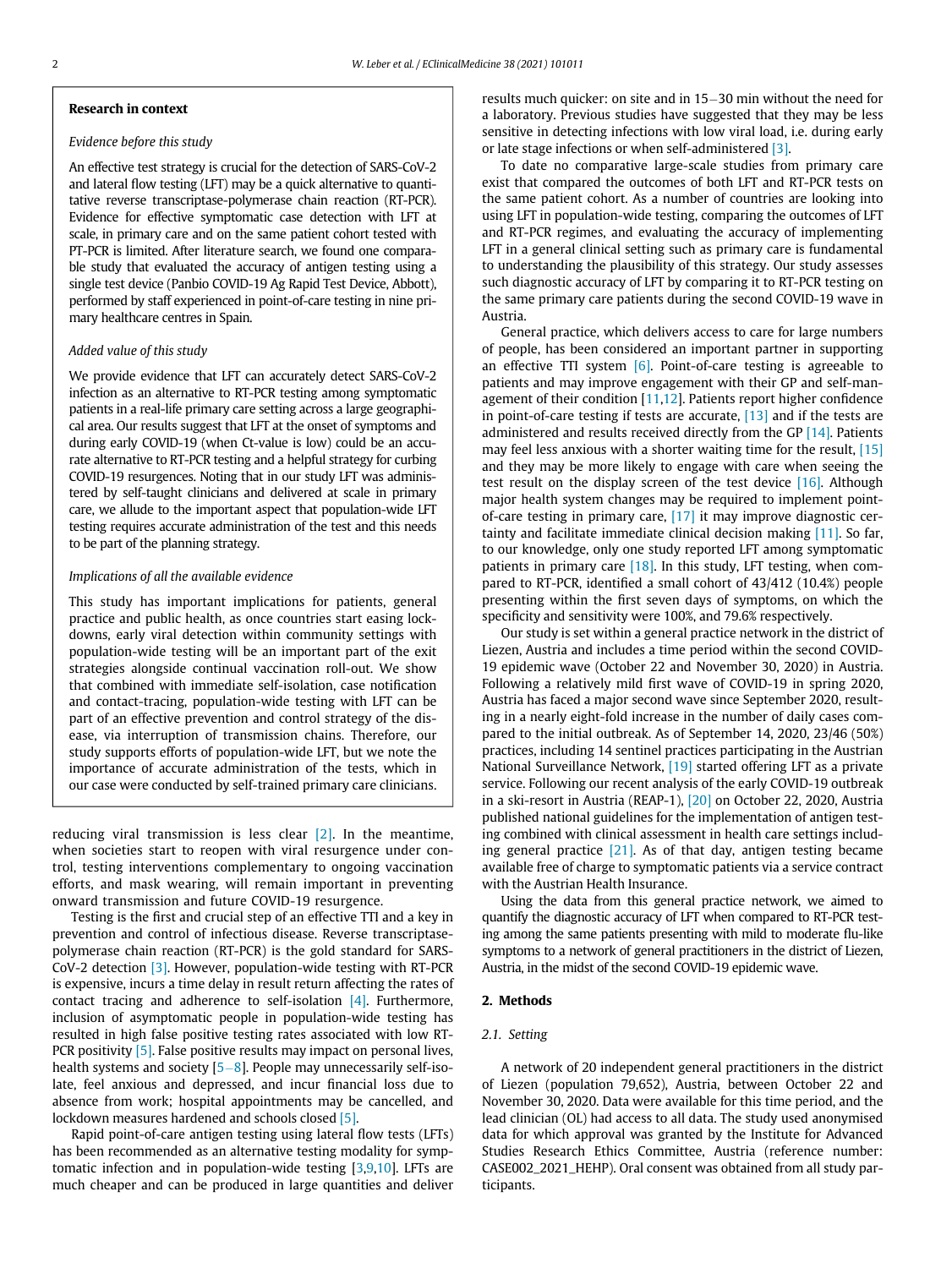## 2.2. Design

23 network practices were invited to participate in this prospective study. As per national guidelines, [\[21\]](#page-6-12) patients with mild to moderate flu-like illness (including fever, cough, runny nose, sore throat, earache, diarrhea, general feeling of illness) received same-day appointment with a GP for clinical assessment including a nasopharyngeal swab for antigen testing. A subgroup of patients with nonreactive LFT, who presented with signs and symptoms suggesting of an alternative clinical diagnosis (e. g. glandular fever illness, bacterial tonsillitis and otitis media), were not suspected of COVID-19 and did not receive additional RT-PCR testing. This subgroup of patients was excluded from this study.

The remaining patients with suspected COVID-19 were tested with RT-PCR and categorised into four groups depending on their RT-PCR/LFT testing outcome. Patients testing RT-PCR positive were split into Groups 1 and 2, namely:

Group 1 (true reactive): Suspected COVID-19 cases with a reactive LFT, who tested RT-PCR positive.

Group 2 (false non-reactive): Suspected COVID-19 cases with a non-reactive LFT, who tested RT-PCR positive.

Subsets of Groups 1 and 2, for whom full data were available, were used in the descriptive, correlation and regression analyses. Patients testing RT-PCR negative were also split into those testing LFT reactive (false reactive) and LFT non-reactive (true non-reactive). Data from patients with negative RT-PCR, for whom CT-values were not available, were excluded from the regression analysis.

Suspected cases in Group 1 (reactive LFT and positive RT-PCR) were advised to immediately self-isolate and suspected cases in Group 2 (non-reactive LFT and positive RT-PCR) were advised to selfisolate till the return of the RT-PCR result (usually within 24 hours -48 hours). All patients received patient information sheets for selfcare and were advised to call the practice or the national health hotline in case of clinical deterioration. For contact tracing, both the practitioners and the laboratories notified the local public health authority for any reactive LFT, and positive RT-PCR result respectively. People with false reactive LFT were released from self-isolation following receipt of a negative RT-PCR result, whilst those with nonreactive LFT continued to self-isolate for 10 days following a positive RT-PCR [\[21\].](#page-6-12)

Five different commercial antigen test kits targeting the SARS-CoV-2 nucleocapsid antigen were used, including the Abbott Panbio Ag Rapid Test (sensitivity: 91.4%; specificity: 99.8%; [https://www.](https://www.abbott.co.uk) [abbott.co.uk](https://www.abbott.co.uk)), nal von minden NADAL COVID19-Ag Test (sensitivity: 97.6%; specificity: 99.9%; [https://www.nal-vonminden.com\)](https://www.nal-vonminden.com), Roche SARS-CoV Rapid Antigen Test (sensitivity: 96.52%; specificity: 99.68%; [https://www.roche.com/\)](https://www.roche.com/), Boson Rapid SARS-CoV-2 Antigen Test Card (sensitivity: 96.49%; specificity: 99.03%; [https://www.](https://www.bosonbio.com) [bosonbio.com](https://www.bosonbio.com)) and LumiraDX SARS-CoV-2 Antigen Test (sensitivity: 93.8%; specificity: 98.08%; <https://www.lumiradx.com>). All test kits meet the World Health organization (WHO) minimum performance criteria of  $\geq 80\%$  sensitivity of and  $\geq 97\%$  specificity [\[9\].](#page-6-0) Clinicians were advised to self-train on nasopharyngeal sampling using a You-Tube video from Johns Hopkins University [\(https://youtu.be/](https://youtu.be/DSrWjVyxEeg) [DSrWjVyxEeg](https://youtu.be/DSrWjVyxEeg)) and to follow the manufacturer's instructions on the use of test-kits.

RT-PCR testing was performed in three separate laboratories located in the cities of Vienna, Graz and Salzburg. The RT-PCR testing in Vienna was performed in scope of the routine surveillance at the Center for Virology, Medical University of Vienna. All three laboratories used Roche LightCycler ([http://www.roche.com;](http://www.roche.com) Switzerland), and Graz additionally used the EURORealTime-SARS-CoV-2 test of EUROIMMUN (<https://www.euroimmun.de/>; Germany) according to the manufacturer's instructions. RT-PCR was considered positive at Ct-value of less than 40 as per the manufacturer's instructions, and ambiguous results were confirmed using RNA-dependent RNA

polymerase (RdRP) gene detection (Vienna) and a BD MAXTM System using original SARS-CoV2 reagents of BD ([https://www.bd.com/\)](https://www.bd.com/) (Graz).

#### 2.3. Statistical analysis

Anonymised data on the number of LFT and RT-PCR tests across all practices were used to inform Groups 1 and 2. We report the number of cases detected with each test and evaluate the correlation of RT-PCR positivity and reactive LFT. Additionally, we quantify the diagnostic accuracy of LFT, by comparing it to RT-PCR via reported sensitivity (true-reactivity rate), specificity (true-non-reactivity rate) as well as the false-reactivity value, and the false-non-reactivity value. Additionally, correlation analysis across the entire dataset compared the correlation between the outcomes of LFT and RT-PCR testing estimating both the Pearson correlation coefficient (r) and the Cohen's kappa coefficient  $(\kappa)$  and their 95% Confidence Interval (95%CI). For a subset of the dataset, data was available across age, sex, pre-test duration of symptoms (defined as the period between onset of symptoms and antigen testing) and Ct-value (as a measure for inverse viral load) metrics in conjunction with the outcomes of the two tests. Logistic regression analysis quantified the association between reactive LFT with symptom duration and Ct-value. All analyses were completed using STATA 15. This study was reported using the Standards for Reporting of Diagnostic Accuracy Studies (STARD) guidelines [\[22\].](#page-6-13)

#### 3. Role of the funding source

The funding source did not have any role in study design, data collection, analysis, interpretation, summarizing the data or decision to submit the manuscript for publication.

#### 4. Results

Twenty of the 23 (87%) network practices participated in the study. Between October 22 and November 30, 2020, 2562 patients with mild to moderate flu-like illness were clinically assessed and tested with LFT across the 20 intervention practices [\(Fig. 1](#page-3-0)). 1525 patients, who tested LFT non-reactive and who presented with signs and symptoms suggesting a different type of infection, were not suspected of having COVID-19 and excluded from this analysis. The remaining 1037 patients with suspected COVID-19 infection had RT-PCR test with 826 (79.7%) testing RT-PCR positive and 201 (19.8%) testing RT-PCR negative ([Table 2](#page-4-0)). For 10 (0.5%) patients RT-PCR results were not available and these 10 patients were excluded from further analysis.

Of those with negative RT-PCR, 179/201 tested LFT non-reactive (true non-reactive) and 22/201 (10.9%) tested reactive (false reactive) [\(Table 1](#page-3-1)), suggesting specificity of 89.1% (95%CI=[86.3%, 91.9%]).

In patients testing RT-PCR positive, 788/826 tested LFT reactive (true reactive and within Group 1) and 38 (4.6%) tested LFT non-reactive (false non-reactive), suggesting sensitivity of 95.4%, 95%CI= [94%,96.8%]). Vice versa, in patients with reactive LFT tests, 788/810 tested RT-PCR positive (positive predictive value 97.3%,95% CI= [95.9%, 98.7%]), while in patients with non-reactive LFT, 179/217 tested RT-PCR negative (negative predictive value 82.5%,95% CI= [79.8%, 85.2%]) [\(Table 1](#page-3-1)).

Overall, for 1027 patients with both LFT and RT-PCR test outcomes, these were strongly correlated  $(r = 0.968, 95\%$ CI= [0.952,0.985],  $p < 0.001$ ; and  $\kappa = 0.823$ , 95%CI=[0.773,0.866]).

Of the 1037 patients with RT-PCR test result, a total of 545 patients were dropped due to missing data on age  $(N = 344)$ , sex  $(N = 344)$ , duration of symptoms  $(N = 521)$  and Ct-value  $(N = 423)$ ; these included 352/826 patients with positive RT-PCR result, who were dropped from the regression analysis because of missing data on age, sex, duration of symptoms and Ct-value. Of the remaining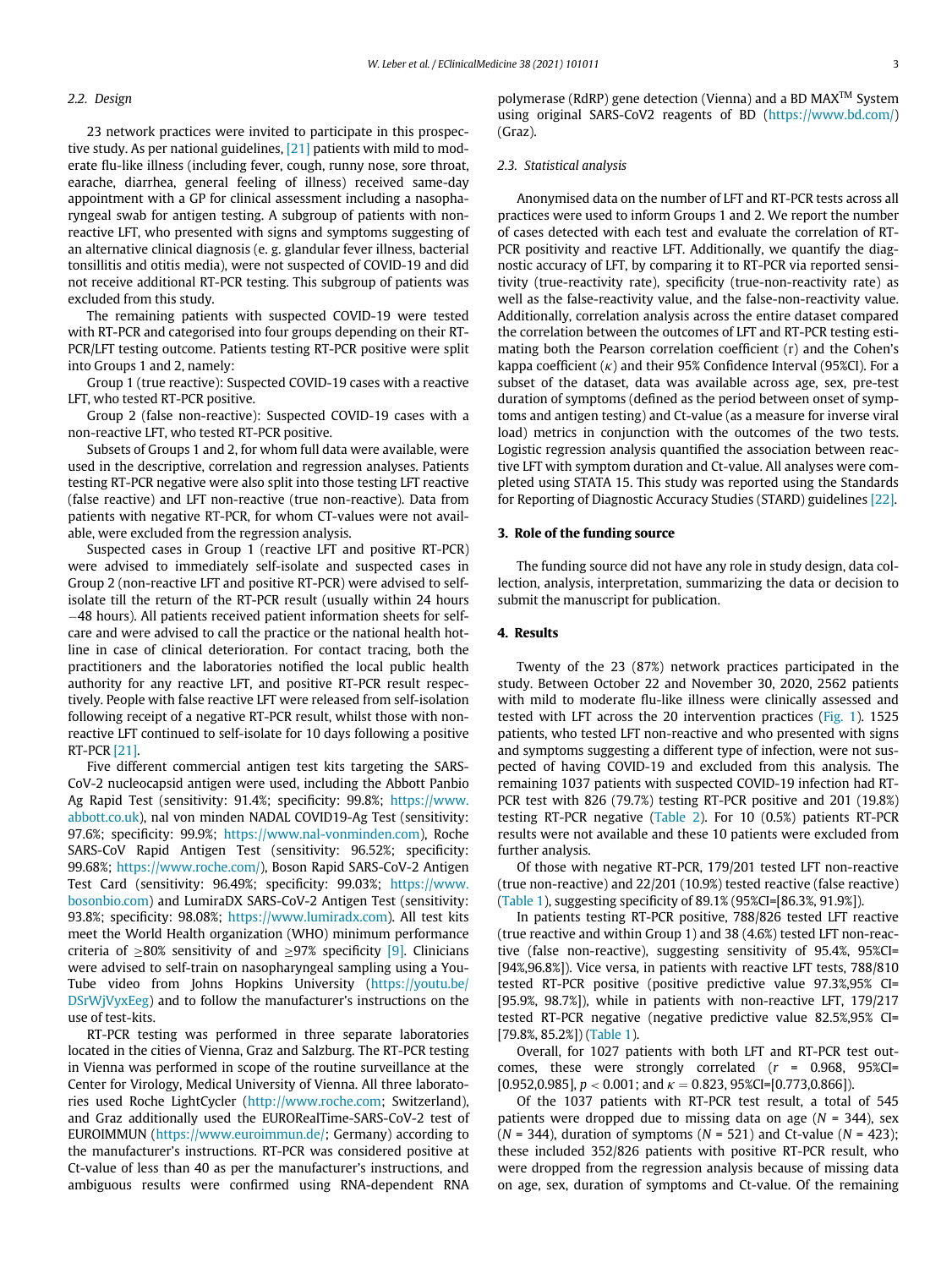<span id="page-3-0"></span>

Fig. 1. Flow-chart of the study: with the selection process, total numbers of included and excluded patients and details on the size of the groups based on the STARD guideline[s\[22\]](#page-6-13). \*23/46 practices in the district of Liezen participated in the practice network.

482 patients, 449 were LFT reactive and RT-PCR positive (Group 1), 25 were LFT non-reactive but RT-PCR positive (Group 2); the remaining 8 patients were LFT reactive but RT-PCR negative and hence had missing Ct-values. Consequentially, this small set of patients was also dropped from further analysis.

Descriptive statistics on the 474 patients with age, gender, duration of symptoms and Ct-values is shown in [Table 2.](#page-4-0) Patients in Group 1 (true reactive) had shorter pre-test duration of symptoms (mean 3.1 days (range=[1,21])) than patients in Group 2 (false non-reactive) (4.4 days (range=[1,10])); lower Ct-value (mean 23 (range=[11,36]) vs 30 (range=[18,35])); but similar mean age (49 years (range=  $[11,83]$ ) vs. 48 years (range= $[6,102]$ )). Furthermore, despite a difference in the data size for Groups 1 and 2, there was a notable difference in the distributions across these variables between both groups ([Fig. 2\)](#page-4-1).

#### 4.1. Intercorrelation analysis

<span id="page-3-1"></span>Reactive LFT was negatively and significantly correlated with Ctvalue ( $r = -0.2999$ ,  $p < 0.001$ ) and duration of symptoms  $(r = -0.1299, p = 0.0043)$ , but the association was not statistically significant with sex ( $r = -0.0199$ ,  $r = 0.6628$ ) and with age ( $r = 0.0099$ ,

 $p = 0.8292$ ). Ct-value was positively correlated with symptoms  $(r = 0.3733)$ ,  $p < 0.001$ ), but not with age  $(r = 0.0307, p = 0.505)$  or sex  $(r = 0.0778, p = 0.0907).$ 

#### 4.2. Logistic regression

Univariate logistic regression analysis suggests that reactive LFT is strongly associated with Ct-value  $<$  30 ((OR = 0.0345, 95%CI= [0.0134,0.0891],  $p < 0.001$ ) and duration of symptoms of 1–3 days  $(OR=0.425, 95\%CI=[0.235, 0.769], p=0.005).$ 

## 5. Discussion

Evidence on the performance of SARS-CoV-2 LFT delivered at scale and compared to RT-PCR on the same primary care cohort is lacking. This study demonstrates that using LFTs for people presenting with mild to moderate flu-like symptoms can reliably and accurately detect SARS-CoV-2 and is comparable to RT-PCR detection. Across a large network of 20 general practices, RT-PCR positivity rate among suspected cases was high at 79.7%; overall LFT sensitivity was 95.4%; and specificity was 89.1%; with high positive predictive (97.3%) and negative predictive values (82.5%). Both shorter duration and

#### Table 1

Sensitivity (true-positive), specificity (true-negative), positive predictive value (PPV) and negative predictive value (NPV), of lateral flow testing (LFT), when compared to reverse transcriptase-polymerase chain reaction (RT-PCR) on data from 1027 patients from a general practice network in Austria.

|                    | RT-PCR negative   | RT-PCR positive   | Total tests |                                 |
|--------------------|-------------------|-------------------|-------------|---------------------------------|
| LFT reactive       | 22                | 788               | 810         | Positive Predictive Value 97.3% |
| LFT non-reactive   | 179               | 38                | 217         | Negative Predictive Value 82.5% |
| <b>Total tests</b> | 201               | 826               | 1027        |                                 |
|                    | Specificity 89.1% | Sensitivity 95.4% |             |                                 |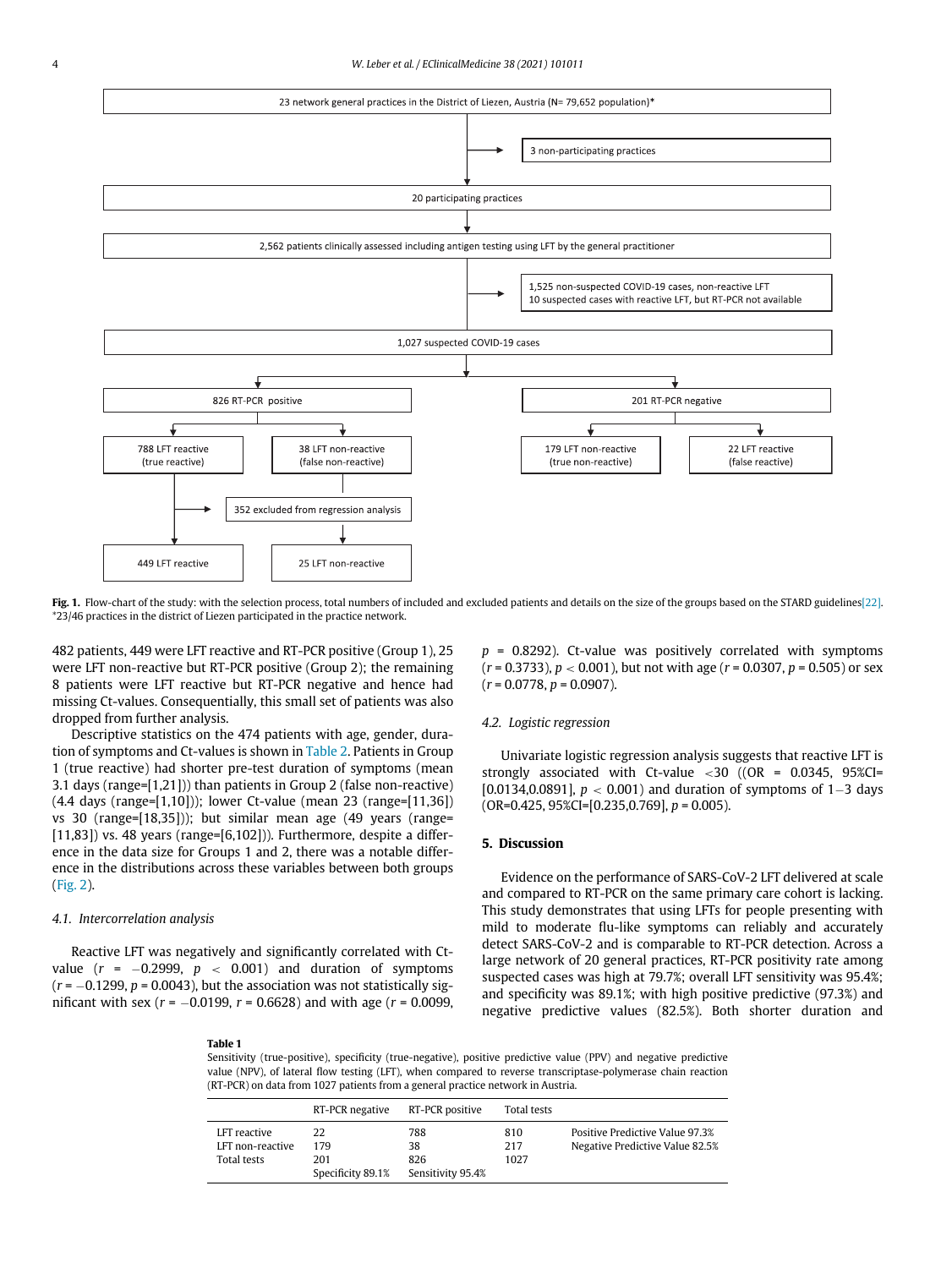#### <span id="page-4-0"></span>Table 2

Baseline characteristics of the study participants, and LFT and RT-PCR testing results among the 474 patients for whom we have full data on age, sex, Ct-value and outcome of both tests. Legend: LFT, lateral flow testing; RT-PCR, reverse transcriptasepolymerase chain reaction; Ct, cycle threshold value.

|                                                       | Group 1: LFT<br>reactive $(n = 449)$ | Group 2: LFT non-<br>reactive $(n = 25)$ | RCT-PCR positive<br>$(n = 474)$ |  |  |  |
|-------------------------------------------------------|--------------------------------------|------------------------------------------|---------------------------------|--|--|--|
| Age, mean (range)                                     |                                      |                                          |                                 |  |  |  |
| ${<}18$                                               | $15(6 - 14)$                         | $14(11-18)$                              | $15(6-18)$                      |  |  |  |
| $18 - 34$                                             | $34(18 - 34)$                        | $26(20-32)$                              | $26(18-34)$                     |  |  |  |
| $35 - 49$                                             | $44(35 - 49)$                        | $44(37-49)$                              | $44(35-49)$                     |  |  |  |
| $50 - 59$                                             | $54.5(50 - 59)$                      | $54(50 - 59)$                            | $54(50 - 59)$                   |  |  |  |
| $60 - 69$                                             | $64.5(60 - 69)$                      | $64(60 - 64)$                            | $63(60 - 69)$                   |  |  |  |
| $70 - 79$                                             | $76(70 - 79)$                        | $72(71 - 73)$                            | $75(70 - 79)$                   |  |  |  |
| >80                                                   | $92(80 - 102)$                       | $82(81 - 83)$                            | $84(80 - 102)$                  |  |  |  |
|                                                       | Females (%) 253(56.3%)               | 13(52%)                                  | 266(56.12%)                     |  |  |  |
| Pre-test duration of symptoms, mean days (range)      |                                      |                                          |                                 |  |  |  |
| $1 - 3$                                               | $2.1(1-3)$                           | $1.92(1-3)$                              | $2.063(1-3)$                    |  |  |  |
| $4 - 7$                                               | $4,7(4-6)$                           | $4.80(4-6)$                              | $4.64(4-6)$                     |  |  |  |
| >7                                                    | $8.4(7-21)$                          | $7.88(7-10)$                             | $8.311(7 - 21)$                 |  |  |  |
| Pre-test duration of symptoms, number of patients (%) |                                      |                                          |                                 |  |  |  |
| $1 - 3$                                               | 322(71.6%)                           | 12(48%)                                  | 334(70.5%)                      |  |  |  |
| $4 - 7$                                               | 91(20.3)                             | 5(20%)                                   | 96(20.3%)                       |  |  |  |
| >7                                                    | 36(8.0%)                             | 8(32%)                                   | 44(9.2%)                        |  |  |  |
| Ct-value, mean (range)                                |                                      |                                          |                                 |  |  |  |
| $30$                                                  | $21.9(10.9 - 29.9)$                  | $24.5(18-28)$                            | $22(10.9 - 29.9)$               |  |  |  |
| $\geq$ 30                                             | $32.2(30-36)$                        | $32,3(30-35)$                            | $32(30-36)$                     |  |  |  |
| Ct-value, number of patients (%)                      |                                      |                                          |                                 |  |  |  |
| $30$                                                  | 423(94.2%)                           | 9(36%)                                   | 431(90.9%)                      |  |  |  |
| >30                                                   | 26(5.8%)                             | 16(64%)                                  | 43(9.1%)                        |  |  |  |

symptoms and lower Ct-value were significantly associated with reactive LFT. Combined with clinical assessment, LFT enables high yield and accurate antigen detection of COVID-19 infectivity among symptomatic patients in primary care.

Our findings are consistent with studies conducted in hospital and community (drive through and walk-in centers) and primary care testing sites, linking sensitivity of antigen testing with shorter duration of symptoms and low Ct-value. In hospital settings, the Foundation for Innovative New Diagnostics (FIND) reported higher sensitivity with shorter duration of symptoms ( $\leq$ 7 days) compared to overall sensitivity for both the Abbott (Germany 80% to Brazil 90.7% vs. 76.8% to 88.7%) [\[23\]](#page-6-14) and the Roche (Switzerland 85.6% to Germany 90.8% vs. 85.5 vs. 86.8%)  $[24]$  platforms, and sensitivity was highest at Ct-value  $\leq$ 25 for both the Abbott (96.8% vs. 95.8%) and Roche (100%) to 95.9%) systems. Similarly, a study conducted in two community testing sites also demonstrated higher sensitivity at low Ct-value <32 compared to overall sensitivity in both Utrecht (Netherlands) (95.2% vs 72.6%) and Aruba (98% vs. 81%) respectively  $[25]$ . A study conducted under "real-life" conditions among patients presenting within seven days of symptom onset in primary care demonstrated 100% sensitivity for Ct<25, compared to the overall sensitivity of 79.6% for the Abbott Panbio test kit  $[18]$ . In addition, in terms of sensitivity, nasopharyngeal sampling by clinicians may be superior to supervised self-swabbing. Sensitivity was higher when conducted by lab scientists (70.2%) or trained health care workers (73%) when compared to self-swabbing by self-trained members of the public (57.5%) [\[26\]](#page-6-17). To rule out infection in a high prevalence setting, high test sensitivity (true positive value) is more important than high specificity (true negative value) as a highly sensitive test means there are fewer false negative results and thus fewer cases of infection are missed [\[27\]](#page-6-18). In our study, sensitivity was 95.4% suggesting that LFT could rule out infection with more than 95% confidence among those 4.9% of suspected cases who tested LFT non-reactive. Furthermore, 16/25 of suspected cases with false non-reactive LFT (64%) had CT-value 30, suggesting that these cases were likely no longer infectious at the time of testing.

The specificity (89,1%) in our study is lower than any value of clinically validated tests (93.1 to 100%) reported to the ECDC [\[3\].](#page-5-2) Our low specificity likely reflects real-world performance of LFT and may represent faulty test kits, incorrect test kit storage [\[28\]](#page-6-19) or test handling such as insufficient specimen collection or incorrect timing of incubation of the test [\[10\].](#page-6-1) In addition, a false nonreactive LFT might have resulted from a false negative RT-PCR test result, [\[29\]](#page-6-20) and false negative test results due to poor sample quality or improper transport to remote laboratories cannot be excluded [[30](#page-6-21)[,31](#page-6-22)]. The only comparable study from primary care, which achieved high specificity (100%), was conducted in nine primary care centres by nurses with prior experience in point-ofcare testing and one single test kit from Abbott Panbio (personal communication) [\[18\].](#page-6-9) In contrast, in our study five different LFT test kits were used across a large number of practices, and lack of coordination in implementing testing and of training for clinicians

<span id="page-4-1"></span>

Fig. 2. Distributions of age, duration of symptoms and Ct-values in patients who tested LFT reactive and RT-PCR positive (Group 1; (a-c)), and LFT non-reactive and RT-PCR positive (Group 2; (d-f)). The x-axis delineates the number of patients; and the y-axes delineate age in year ((a) and (d)), pre-test duration of symptoms ((b) and (e)), and Ct-value ((c) and  $(f)$ ).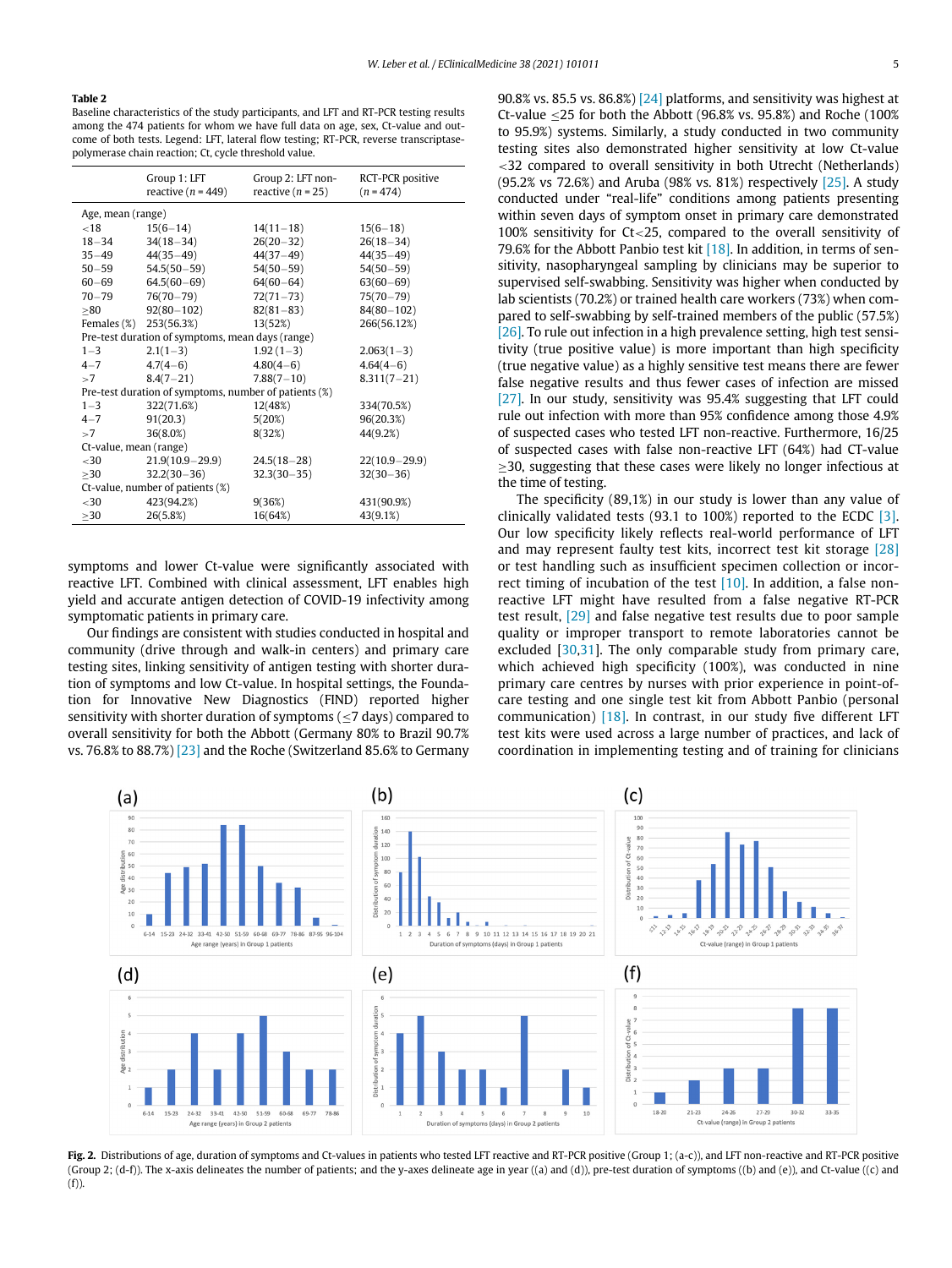in interpreting the test results may have impacted on the accuracy of the test [\[32\]](#page-6-23).

In line with these studies, the optimal performance of LFT could occur among symptomatic patients presenting early and receiving nasopharyngeal swabs from clinical staff in community settings. LFT of symptomatic patients in primary care should supplement existing population-wide testing strategies and may assist rapid and accurate testing in other settings as part of the gradual reopening of schools and society. However, training and quality assurance of test operators and co-ordination of services may be required to optimise test outcomes [\[32\].](#page-6-23)

Our study has many strengths. It was conducted in a wide geographical area and across a large network of practices  $(N = 20)$ , including 14 (70%) sentinel practices participating in the Austrian Influenza Surveillance Network [\[19\].](#page-6-10) Data were generated using five different types of antigen testing platforms and across three laboratories located in different parts of Austria, reflecting the realities of implementing a local service across a wide geographic region. The practice network was formed in response to our initial study, [\[20\]](#page-6-11) a looming second wave, and national recommendation for implementation of antigen testing in health care settings, including general practice [\[21\].](#page-6-12) Both the lead researcher (WL) and statistician (JPG) are routinely involved in service evaluations [\[20](#page-6-11)[,33](#page-6-24)]. Data were collected prospectively using a standard clinical questionnaire and the lead clinician (OL) collated and cross-linked data in a single database. Our protocol recommending self-isolation for all suspected cases (irrespective of the LFT result) mitigated both the risk of unnecessary prolonged self-isolation among patients with false reactive LFT and the risk of infection to others from patients with a false non-reactive result [\[29\]](#page-6-20).

<span id="page-5-6"></span>Our study has some limitations. Practices independently procured both LFT kits and RT-PCR testing contracts with one university and two private laboratories preventing the determination of the accuracy of individual test systems used. Clinicians were self-taught and used five different types of test kits across a large number of practices. Ct-values can vary between laboratories RT-PCR platforms and may not be directly comparable [\[34\].](#page-6-25) Finally, due to the lack of a primary care patient register in Austria, we were unable to calculate the rate of LFT testing across the practices.

<span id="page-5-5"></span><span id="page-5-4"></span><span id="page-5-3"></span><span id="page-5-2"></span><span id="page-5-1"></span><span id="page-5-0"></span>Importantly, our study is the first study to demonstrate that point-of-care antigen testing using LFT combined with clinical assessment of symptomatic patients can rapidly and accurately detect SARS-CoV-2 infection in primary care. Our study has important implications for patients, general practice and public health. Symptomatic patients are likely to benefit from both access to testing in a familiar primary care setting and when they are most infectious, same-day clinical assessment with immediate notification of test results, and opportunity for early self-isolation for those testing LFT reactive. Prompt public health notification of reactive LFT results may also speed up the process of contact tracing. LFT testing delivered through a clinical network enables intervention implementation across a wide geographical area, knowledge exchange between practitioners, and better integration with laboratory and public health services. As the vaccination roll out continues and many countries start easing lockdown, early viral detection within community settings will form an important adjunct to national TTI strategies. Immune evasion and emergence of new virus variants may produce future outbreaks. Given the acceptability for point of care testing among patients, early viral detection using LFT, followed by immediate case isolation and effective contact tracing, would assist in detecting outbreaks early, hence promptly interrupting transmission chains. Since publication of our first study (REAP-1[\)\[20\]](#page-6-11), and motivated by its results, Austria has increased its sentinel sites from 91 to 231 general and pediatric practices including a majority (70%) of practices participating in this study, indicating that primary care has become an important strategic partner in implementing the national surveillance system. Future recommendations for research should include an evaluation of the impact of REAP-2 on regional RT-PCR positivity rates and modelling of antigen testing with LFT at scale vs. different levels of lockdown and vaccination roll-out strategies.

In summary, we show that symptomatic antigen testing for SARS-CoV-2 with LFT delivered at scale in a general clinical setting such as primary care as early as onset symptom, and when viral load is high and Ct-value is low, can rapidly and accurately detect early COVID-19 among patients presenting with flu-like illness and can be a plausible alternative to RT-PCR. Implementation of LFT should be accompanied by standardised training for test operators, quality assurance of testing, and coordination of services.

## Authors' contributions

OL set up the general practice network and promoted the intervention among participating network practices. OL, WL, TC, AS, MRF, and JGP contributed to the design of the study. OL collated all patient data. WL wrote the study protocol, TC submitted the ethics application, and MRF provided RT-PCR data. JPG and WL conducted the statistical analysis. WL, JPG and AS wrote the manuscript with contributions from OL, MRF, and TC. All authors read and approved the final version.

#### Data sharing statement

The datasets used and analysed during the current study are available from the corresponding author on reasonable request.

## Funding

Thomas Czypionka received funding from the European Union's Horizon 2020 Research and Innovation Programe under the grant agreement No [101016233](#page-5-6) (PERISCOPE). No further funding was available for this study.

## Declaration of Competing Interest

None declared.

#### Acknowledgments

We would like to thank the laboratories Medizinisch-chemisches Labor Dr. Mustafa, Salzburg; and Labor Dr. Andreas Tiran, Graz, (both Austria) for providing RT-PCR data. We are grateful to the network practices for providing study data and the patients in the district of Liezen for taking part in the study.

#### References

- [1] [Mahase E. Covid-19: p](http://refhub.elsevier.com/S2589-5370(21)00291-1/sbref0002)fizer vaccine efficacy was 52% after first dose and 95% after [second dose, paper shows. BMJ 2020;371:m4826.](http://refhub.elsevier.com/S2589-5370(21)00291-1/sbref0002)
- [2] [Mallapaty S. Can COVID vaccines stop transmission? Scientists race to](http://refhub.elsevier.com/S2589-5370(21)00291-1/sbref0003) find [answers. Nature 2021.](http://refhub.elsevier.com/S2589-5370(21)00291-1/sbref0003)
- [3] European Centre for Disease Prevention and Control (ECDC). Options for the use of rapid antigen tests for COVID-19 in the EU/EEA and the UK, 2020. https:// www.ecdc.europa.eu/sites/default/files/documents/Options-use-of-rapid-antigen-tests-for-COVID-19.pdf (accessed February 09, 2021).
- [4] Smith LE, Amlô[t R, Lambert H, et al. Factors associated with adherence to self-iso](http://refhub.elsevier.com/S2589-5370(21)00291-1/sbref0005)[lation and lockdown measures in the UK: a cross-sectional survey. Public Health](http://refhub.elsevier.com/S2589-5370(21)00291-1/sbref0005) [2020;187:41](http://refhub.elsevier.com/S2589-5370(21)00291-1/sbref0005)–52.
- [5] [Surkova E, Nikolayevskyy V, Drobniewski F. False-positive COVID-19 results: hid](http://refhub.elsevier.com/S2589-5370(21)00291-1/sbref0006)[den problems and costs. Lancet Respir Med 2020;8\(12\):1167](http://refhub.elsevier.com/S2589-5370(21)00291-1/sbref0006)–8.
- [6] [Harding-Edgar L, McCartney M, Pollock AM. Test and trace strategy has over](http://refhub.elsevier.com/S2589-5370(21)00291-1/sbref0001)[looked importance of clinical input, clinical oversight and integration. J R Soc](http://refhub.elsevier.com/S2589-5370(21)00291-1/sbref0001) [Med 2020;113\(11\):428](http://refhub.elsevier.com/S2589-5370(21)00291-1/sbref0001)–32.
- [7] [Deeks JJ, Brookes AJ, Pollock AM. Operation Moonshot proposals are scienti](http://refhub.elsevier.com/S2589-5370(21)00291-1/sbref0007)fically [unsound. BMJ 2020;370:m3699.](http://refhub.elsevier.com/S2589-5370(21)00291-1/sbref0007)
- [8] Vize R. Too slow and fundamentally fl[awed: why test and trace is a weak and](http://refhub.elsevier.com/S2589-5370(21)00291-1/sbref0008) [inequitable defence against covid-19. BMJ 2020;369:m2246.](http://refhub.elsevier.com/S2589-5370(21)00291-1/sbref0008)